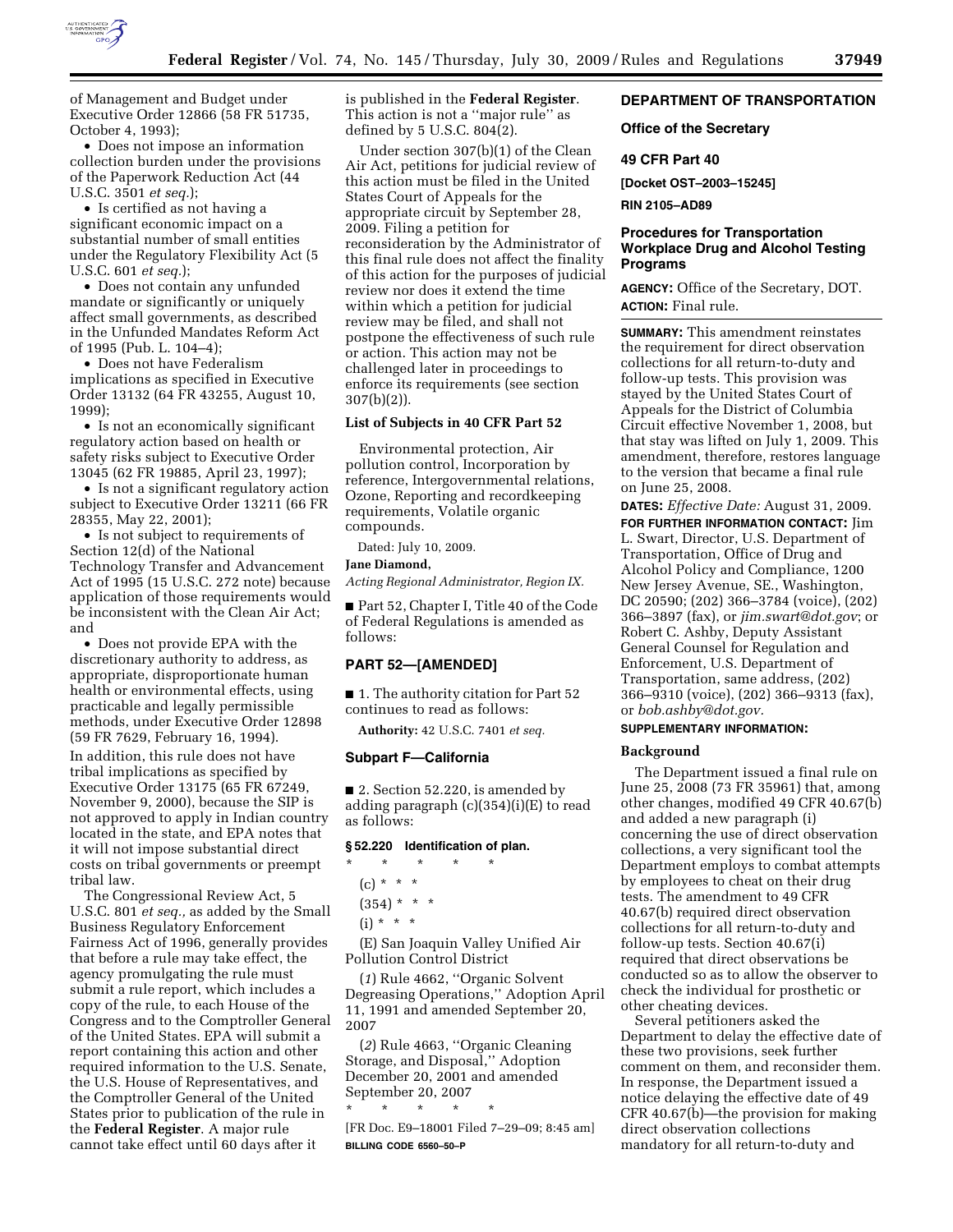follow-up tests—until November 1, 2008 (73 FR 50222; August 26, 2008). We opened a comment period on 49 CFR 40.67(b), which closed on September 25, 2008. The Department did not delay the effective date of 49 CFR 40.67(i), and that provision went into effect, as scheduled, on August 25, 2008.

The Department fully considered the comments filed in the public docket regarding the amendment to 49 CFR 40.67(b). On October 22, 2008, at 73 FR 62910, the Department issued a notice responding to the comments and stated ''the Department remains convinced that conducting all return-to-duty and follow-up tests under direct observation is the most prudent course from the viewpoint of safety.'' (73 FR 62918) The Department decided not to change the amendment and announced that the revised 49 CFR 40.67(b) would go into effect, as scheduled, on November 1, 2008.

On October 24, 2008, several of the petitioners again requested that the Department further postpone the revised 49 CFR 40.67(b). On October 30, 2008, the Department denied that petition. Several of the petitioners then filed a motion for stay with the United States Court of Appeals for the District of Columbia Circuit. On October 31, 2008, the Court issued a temporary administrative stay to allow more time for the court to consider the request for stay. On November 12, 2008, the court issued a further order to stay the effectiveness of section 40.67(b) (*BNSF Railway Company* v. *Department of Transportation,* U.S. Court of Appeals for the D.C. Circuit, September Term 2008, No. 08–1265, November 12, 2008). This stay remained in effect until the court issued a decision on the merits of petitioners' challenge to the provisions of 40.67(b). On November 20, 2008, at 73 FR 70283, in response to the stay, the Department issued a final rule to return to the language of section 40.67(b) that existed prior to June 25 final rule ''pending further order of the Court.''

Therefore, direct observation collections for return-to-duty and follow-up testing remained an employer option, rather than mandatory. All other requirements of the June 25, 2008 final rule that went into effect on August 25, 2008, including the direct observation provision at 40.67(i) [directing observers to check for prosthetic and other devices used to carry ''clean'' urine and urine substitutes] were not affected and have continued in effect.

On May 15, 2009, the United States Court of Appeals for the District of Columbia Circuit unanimously upheld DOT's direct observation drug testing rules applicable to return-to-duty,

safety-sensitive transportation industry employees who have already failed or refused to take a prior drug test. (*BNSF Railway Company* v. *Department of Transportation,* 566 F.3d 200 (DC Cir. 2009)). Because there was an opportunity for the parties to seek rehearing of the Court's ruling, the Court's stay of the direct observation rule continued in effect. The Court issued a Mandate on July 1, 2009, which finalized the decision, thereby lifting the stay. This document, therefore, reinstates the language of 49 CFR 40.67(b) that the Department originally issued on June 25, 2008, and that would have gone into effect on November 1, 2008, but for the court's stay.

### **The Court's Decision**

In its May 15, 2008 decision on the merits of section 40.67, the Court determined that direct observation drug testing for return-to-duty employees was not arbitrary and capricious because the Department had chosen a reasonable way of responding to the compelling governmental interest in transportation safety. The circumstances the Court took into account included the recent development of a wide array of available cheating devices, and the substantial incentive for these return-to-duty employees to use such devices to cheat on required return-to-duty and followup drug tests. The Court's unanimous decision also held that the rules did not violate the Fourth Amendment constitutional prohibition on unreasonable searches and seizures, taking into account, among other factors, the diminished expectation of privacy of employees who have failed or refused a prior drug test.

#### *Administrative Procedure Act Analysis*

The Court determined that the Department's issuance of the revised regulation was not arbitrary and capricious. In reaching this determination, the court noted that the ''Department marshaled and carefully considered voluminous evidence of the increasing availability of a variety of products designed to defeat drug tests.'' *BNSF Railway Company* v. *Department of Transportation,* 566 F.3d at 203. Since any successful use of cheating devices would not show up in statistics, the Court agreed with the Department's reasoning that it was ''illogical'' to require statistical evidence of cheating. Id. In this regard, the Court cited a recent Supreme Court decision, which said that ''It is one thing to set aside agency action under the Administrative Procedure Act because of failure to adduce empirical data that can readily be obtained. It is something else to insist upon obtaining the unobtainable.'' *FCC*  v. *Fox Television Stations, Inc.,* No. 07– 582, 2009 WL 1118715, at \*11 (U.S. Apr. 28, 2009) (citation omitted) *Id.* at 203–204.

The Court stated ''the Department's approach was sound. Acknowledging the intrusiveness of direct observation testing, the Department sought to limit it to situations posing a high risk of cheating  $* * *$  and then concluded reasonably in our view—that returning employees have a heightened incentive to cheat, and that this incentive, coupled with the increased availability of cheating devices, creates such a high risk, *\* \* \*.'' Id.* at 204. In reaching its determination that ''[s]ubstantial additional evidence supports the Department's conclusion that returning employees are particularly likely to cheat.'' *Id.,* the court relied heavily upon the expertise of the Substance Abuse Professionals (SAPs) who commented upon 49 CFR 40.67(b). ''Given the experience possessed by these substance abuse professionals, such assessments provide substantial evidence supporting the Department's conclusion that returning employees are particularly likely to cheat on drug tests.'' *Id.* 

In addition to the SAP comments and other evidence it referenced, the Court noted with interest that return-to-duty employees pose a high risk to transportation safety. Specifically, the Court noted with interest that ''the Department supplemented its conclusion about returning employees' motivations with evidence of their actual behavior. To rebut the argument—offered by several commenters and echoed here by petitioners—that returning employees are lower risk because they have successfully completed drug treatment programs, the Department emphasized data showing that 'the violation rate for return-to-duty and follow-up testing is two to four times higher than that of random testing.' '' *Id.* at 205. The Court stated ''[w]e can hardly fault the Department for inferring that the reason for higher failure rates is not that returning employees are more honest, but that they are more likely to use drugs. And given that employees who never use drugs are—to say the least much less likely to cheat on drug tests than those who do, we think it quite reasonable for the Department to see a higher underlying rate of drug use as evidence of a higher risk of cheating.'' *Id.* 

The Court considered and rejected alternatives proposed by the petitioners, including maintaining the status quo of continuing to allow employers the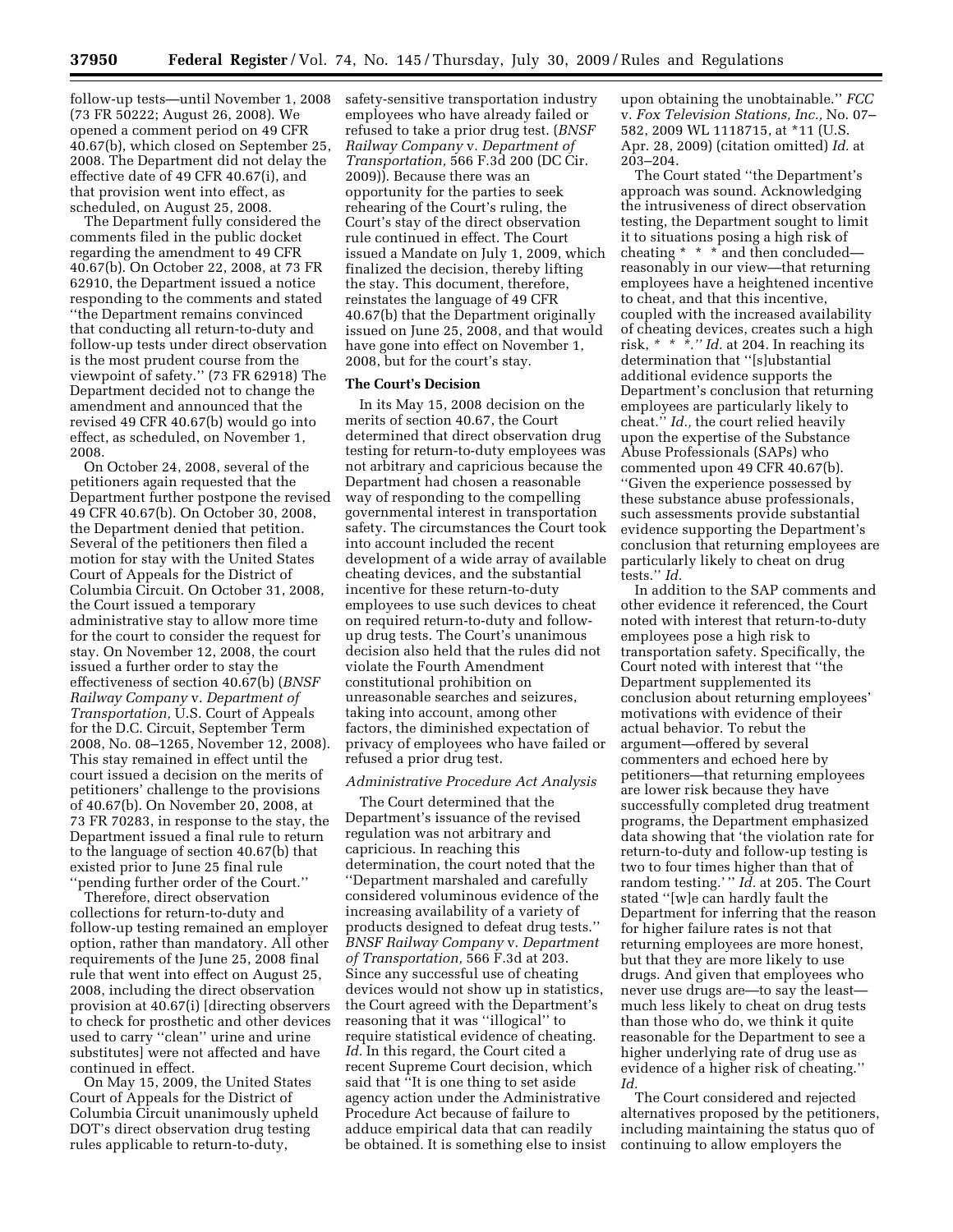option of conducting direct observation collections on return-to-duty employees. The Court supported the Department's determination that employers, concerned about the effects on ''labor management agreements'' and fearing ''upsetting employees,'' rarely exercise this option. The Court referred to a statement in the amicus brief from the Association of American Railroads that direct observation tests ''generate resentment and ill will towards management,'' as further supporting the Department's conclusion that the status quo was untenable. *Id.* 

The Court concluded ''the Department acted neither arbitrarily nor capriciously in concluding that the growth of an industry devoted to circumventing drug tests, coupled with returning employees' higher rate of drug use and heightened motivation to cheat, presented an elevated risk of cheating on return-to-duty and follow-up tests that justified the mandatory use of direct observation.'' *Id.* 

### *Fourth Amendment Analysis*

The Court carefully considered whether the Department's final rule struck the appropriate Fourth Amendment balancing of the needs of transportation safety with the reasonableness of the search. The Court stated that the Department's ''interest in transportation safety is 'compelling' to say the least.'' Citing *Skinner,* 489 U.S. at 628, 109 S.Ct. 1402. *BNSF* at 206. Further, the Court recognized that ''[g]iven the proliferation of cheating devices, we have little difficulty concluding that direct observation furthers the government's interest in effective drug testing.'' *Id.* Since employees returning-to-duty can anticipate that they will be subject to more frequent testing, ''[a]rmed with such foreknowledge, returning employees can easily obtain and conceal cheating devices, keeping them handy even for unannounced follow-up tests.'' *Id.* The Court concluded that the Department ''has a strong interest in conducting direct observation testing to ensure transportation safety.'' *Id.* 

The Court then turned to the second prong of the Fourth Amendment analysis—the reasonableness of the actual search. ''Individuals ordinarily have extremely strong interests in freedom from searches as intrusive as direct observation urine testing. In this case, however, those interests are diminished because the airline, railroad, and other transportation employees subject to direct observation perform safety-sensitive duties in an industry that is 'regulated pervasively to ensure safety.' '' *Id.* However, the Court noted

that the Department's direct observation provisions were not structured to apply to all safety-sensitive employees. Only violators and suspected cheaters are affected. ''By choosing to violate the Department's perfectly legitimate—and hardly onerous—drug regulations, returning employees have placed themselves in a very different position from their coworkers.'' *Id.* at 207. Thus, the court stated, ''we have little trouble concluding that employees who have intentionally violated a valid drug regulation \* \* \* [would] have less of a legitimate interest in resisting a search intended to prevent future violations of that regulation than do employees who never violated the rule.'' *Id.* The Court explained, ''we think that the employees' prior misconduct is particularly salient, especially compared to their choice to work in a pervasively regulated industry. It's one thing to ask individuals seeking to avoid intrusive testing to forgo a certain career entirely; it's a rather lesser thing to ask them to comply with regulations forbidding drug use.'' *Id.* at 208. The Court acknowledged that ''direct observation is extremely invasive, but that intrusion is mitigated by the fact that employees can avoid it altogether by simply complying with the drug regulations.'' *Id.* 

The Court also took into account that the provision making direct observation optional in return-to-duty and follow-up situations came into effect well before present threats to the integrity of urine testing became known. ''[T]hat was before the Whizzinator and its like. Given the proliferation of such cheating devices, here we have a very different record, one that fully supports the Department's finding that standard monitoring procedures are inadequate. We thus conclude that here \* \* \* direct observation testing will 'significantly improve testing accuracy.' '' *Id.* 

In finding that circumstances necessitated the Department's increased requirements for the scope and nature of direct observation collections, the Court stated, ''we recognize the intrusiveness of the partial disrobing requirement, but find it only somewhat more invasive than direct observation, which already requires employees to expose their genitals to some degree. Because of this, and because the Department has permissibly found the requirement necessary to detect certain widelyavailable prosthetic devices, we conclude that it represents a reasonable procedure for situations posing such a heightened risk of cheating as to justify direct observation in the first place.'' *Id.* 

'[T]he Department has reasonably concluded that the proliferation of

cheating devices makes direct observation necessary to render these drug tests—needed to protect the traveling public from lethal hazards effective. Weighing these factors, we strike the balance in favor of permitting direct observation testing in these circumstances.'' *Id.* The court concluded, ''[g]iven the combination of the vital importance of transportation safety, the employees' participation in a pervasively regulated industry, their prior violations of the drug regulations, and the ease of obtaining cheating devices capable of defeating standard testing procedures, we find the challenged regulations facially valid under the Fourth Amendment.'' *Id.* 

#### **Collective Bargaining Agreements**

We are aware that some employers and labor organizations may have entered into collective bargaining agreements (CBAs) that prohibit or limit the use of direct observation collections in return-to-duty and follow-up testing situations. Employers and employees, of course, do not have the authority to agree to avoid compliance with the requirements of Federal law. When this final rule goes into effect, conducting all follow-up and return-to-duty testing using direct observation collections will be a requirement of Federal law. Employers *must* use direct observation collections for such tests that take place after the effective date of this rule, and any contrary provisions of CBAs in the present or in the future will not be effective.

### **Conclusion**

The Department wants to ensure that employers, employees, collection sites, collectors, Third-Party Administrators and other service agents know about and are fully prepared for mandatory direct observation for follow-up and return-to-duty testing. We view this to be important in light of the fact that there has been a good deal of conflicting information in the transportation and drug testing industries about the requirements and because of the complexities of the various petitions, court actions, and rule changes on the matter.

#### **Regulatory Analyses and Notices**

This document simply reinstates, without change, following the dissolution of a court stay, a provision issued as part of a final rule on June 25, 2009. The regulatory analyses and notices set forth in that document (73 FR 35968–69) apply to today's rule.